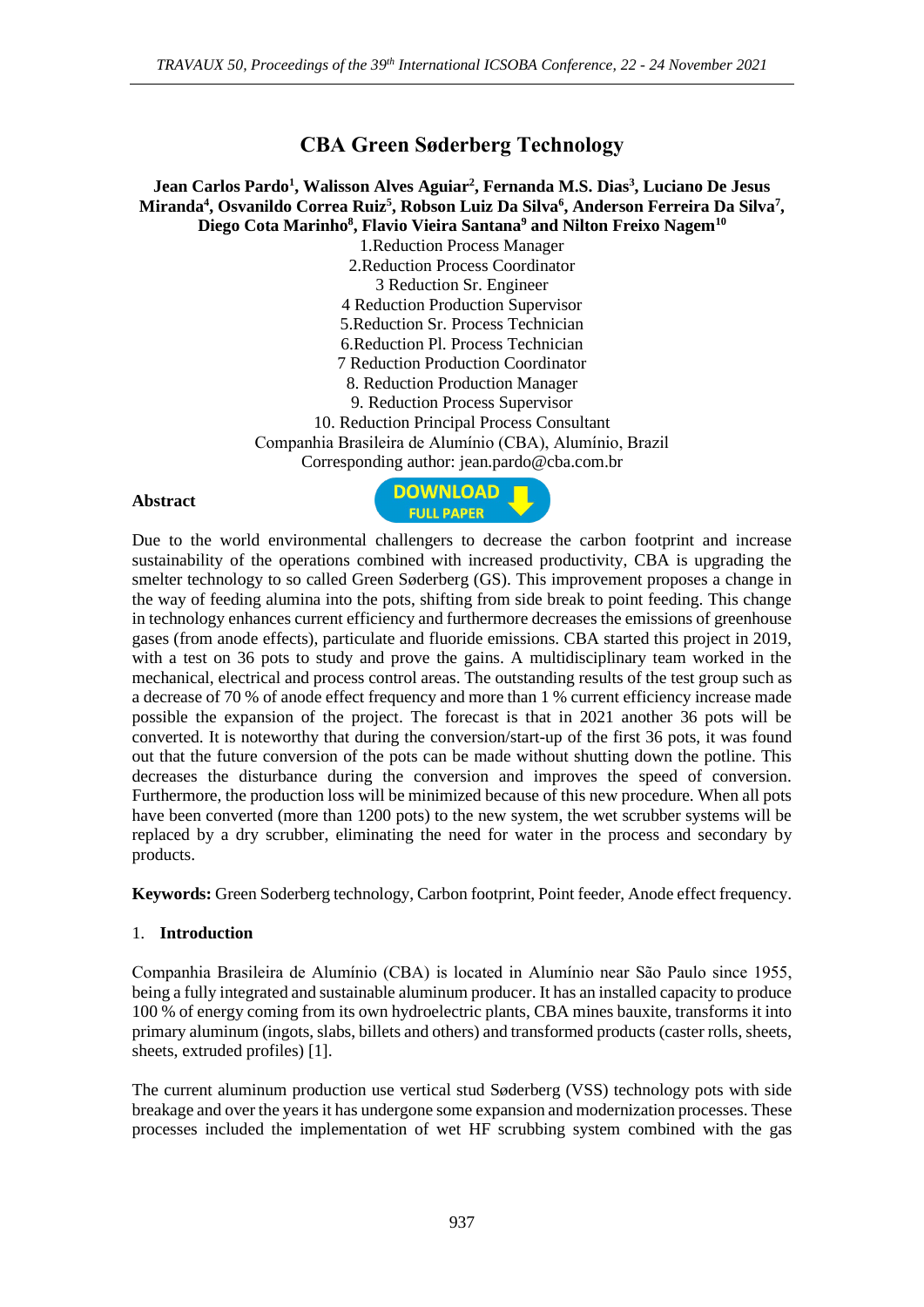entrapment of 5 potrooms structures between 2002 and 2011. The environmental license for the other two potroom allowed to operate without the wet HF scrubbing system until 2019.

Seeking to meet environmental requirements, reducing emissions and improving the working conditions of employees, after analyzing some options, it was decided to implement a point feeder system [2, 3] due to its low investment, better working environment, non-use of water, improved pot current efficiency and productivity. The first Soderberg with point feeders was installed in 2018.

## **2. Green Søderberg Project**

Currently, CBA operates, in the municipality of Alumínio (SP), with 6 potrooms with Vertical Soderberg Stud (VSS) technology, whose feeding process for these tanks is carried out by lateral breakage, at intervals pre-defined throughout the day, using break equipment. During this operation, a large amount of oxide enters the pot, increasing the percentage of alumina in the bath to values close to 5.5 %. In addition to the impact on the stability of the pot, at the time of this activity there is a considerable particulate emission.

The Green Soderberg project, started in 2017, aims to automate the pot feeding process, thus reducing emissions from this process and promoting additional gains in efficiency and productivity. This feeding system was initially installed in 12 pilot pots, in potroom 3. This change in equipment allowed these pots to be fed by aluminum oxide and aluminum fluoride on a timely basis [1]. To make this improvement possible, bins were installed in the pot and a structure of cylinders breakers. Figure 1 depicts a schematic drawing of the feeding system in a single pot and where it will be assembled.



**Figure 1. Schematic drawing of the point feeder pots.**